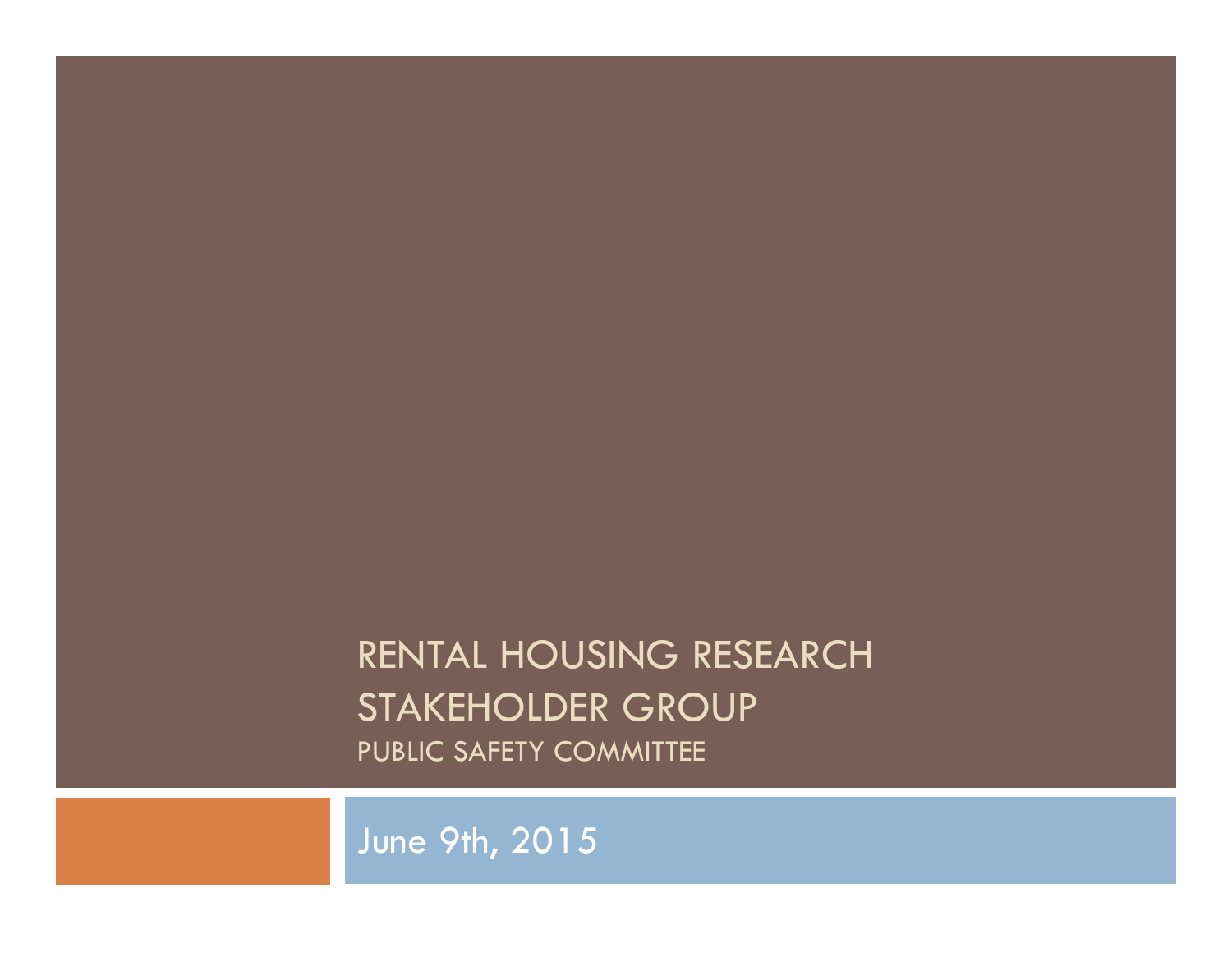## Ground Rules for Meetings

The ground rules for the workgroup meetings are simple, and designed to help the process forward in a considerate, productive manner:

- $\Box$  1. Treat each other, the organizations represented on the stakeholder members, and the workgroup itself with respect and consideration at all times – put any personal differences aside.
- $\Box$  2. Work as team players and share all relevant information. Express fundamental interests rather than fixed positions. Be honest, and tactful. Avoid surprises. Encourage candid, frank discussions.
- $\Box$ 3. Ask if you do not understand.
- $\Box$  4. Openly express any disagreement or concern you have with all stakeholder members.
- $\Box$  5. Offer mutually beneficial solutions. Actively strive to see the other's point of view.
- $\Box$  6. Share information discussed in the meetings with only the organizations/constituents that you may represent, and relay to the stakeholder group the opinions of these constituents as appropriate.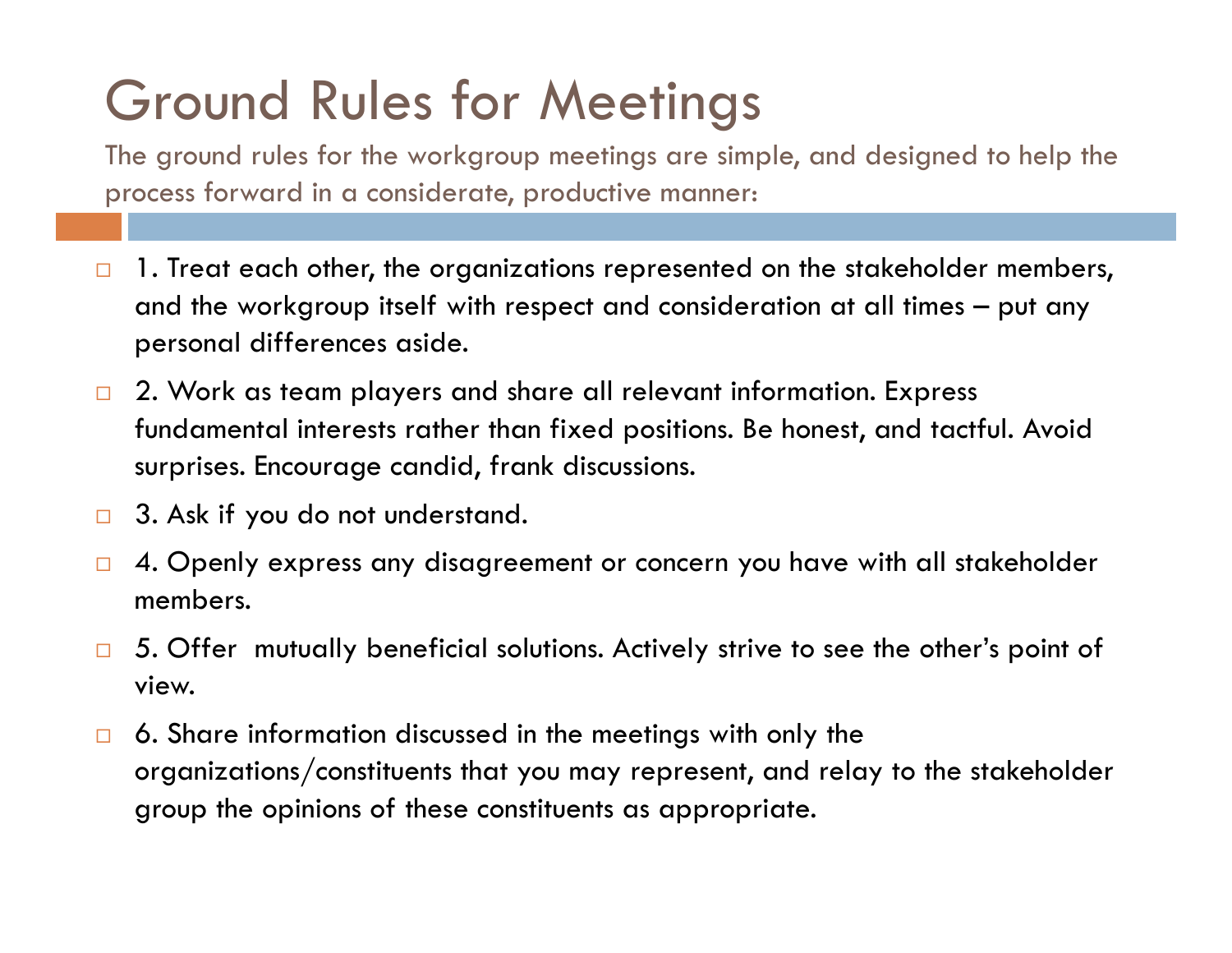## Ground Rules for Meetings Cont.

- $\Box$ 7. Speak one at a time in meetings, as recognized by the facilitator.
- $\Box$  8. Acknowledge that everyone will participate, and no one will dominate.
- $\Box$  9. Agree that it is okay to disagree and disagree without being disagreeable.
- $\Box$ 10. Support and actively engage in the workgroup decision process.
- $\Box$  11. Do your homework! Read and review materials provided; be familiar with discussion topics.
- $\Box$  12. Stick to the topics on the meeting agenda; be concise and not repetitive.
- $\Box$  13. Make every attempt to attend all meetings. In the event that a primary workgroup member is unable to attend, that member is responsible for notifying Office of Neighborhood Services about alternative arrangements.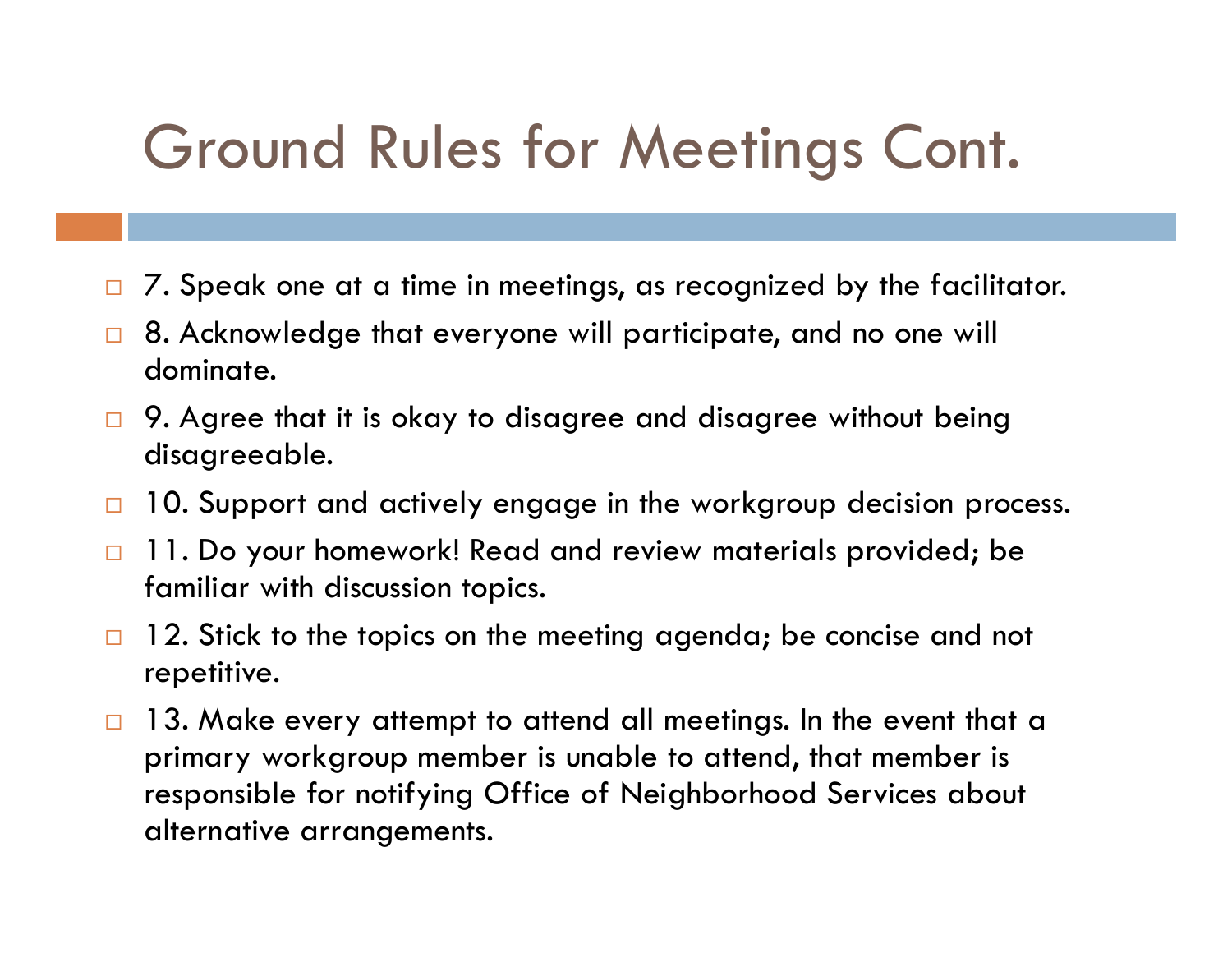## Select a Voting Model

- *Consensus* the stakeholders work toward consensus on issues. A unified recommendation, though there may be more than one recommendation may be proposed.
- *Voting* one vote for each stakeholder (5 tenants, 5 neighborhoods, 5 landlords) Chair will be a non-voting member. With this model a majority of votes at a meeting moves the action item forward. There may be majority and minority recommendations with this model.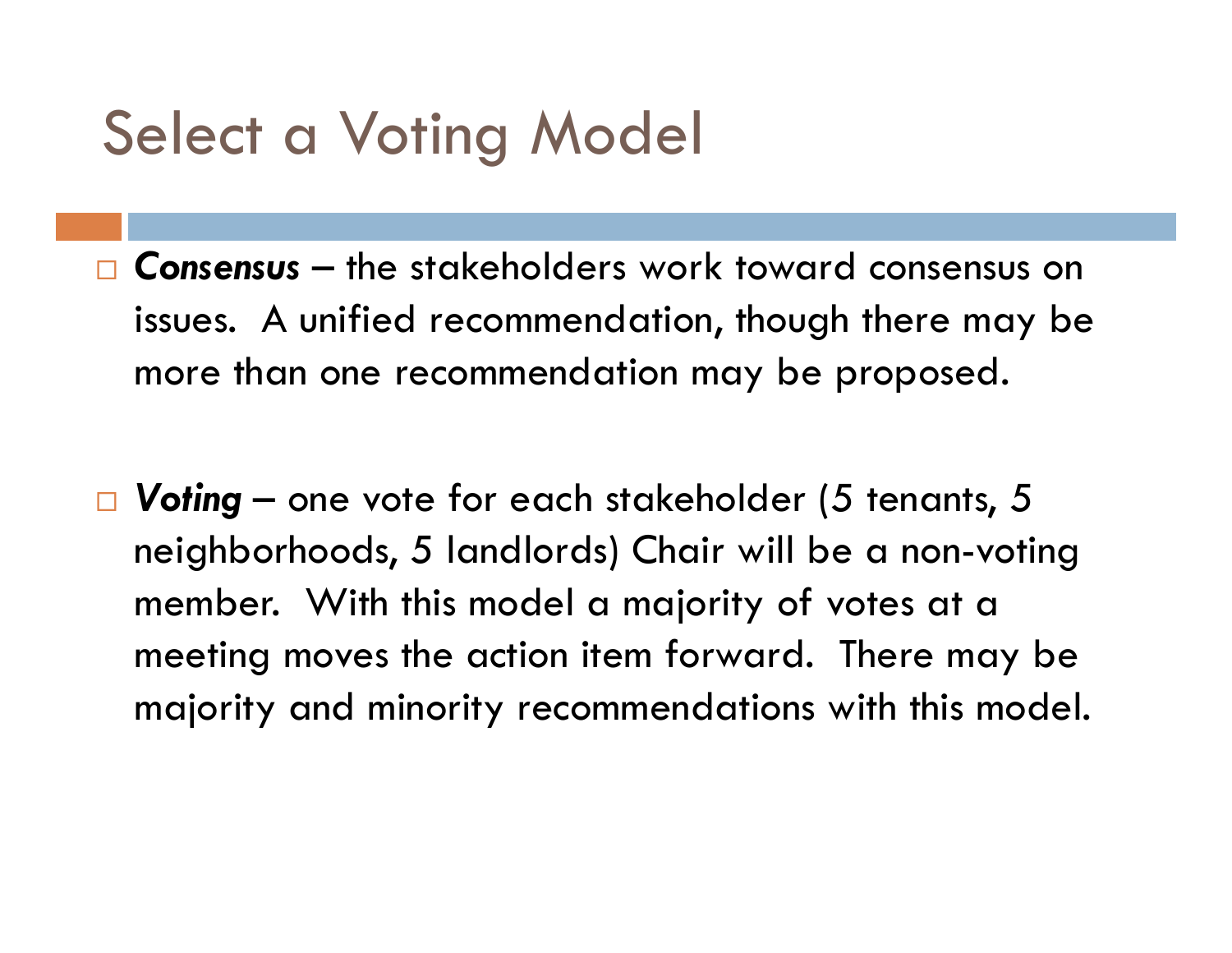# Follow Up from Last Meeting www.citydata.com

Logan Neighborhood: Owners and renter by unity type in %

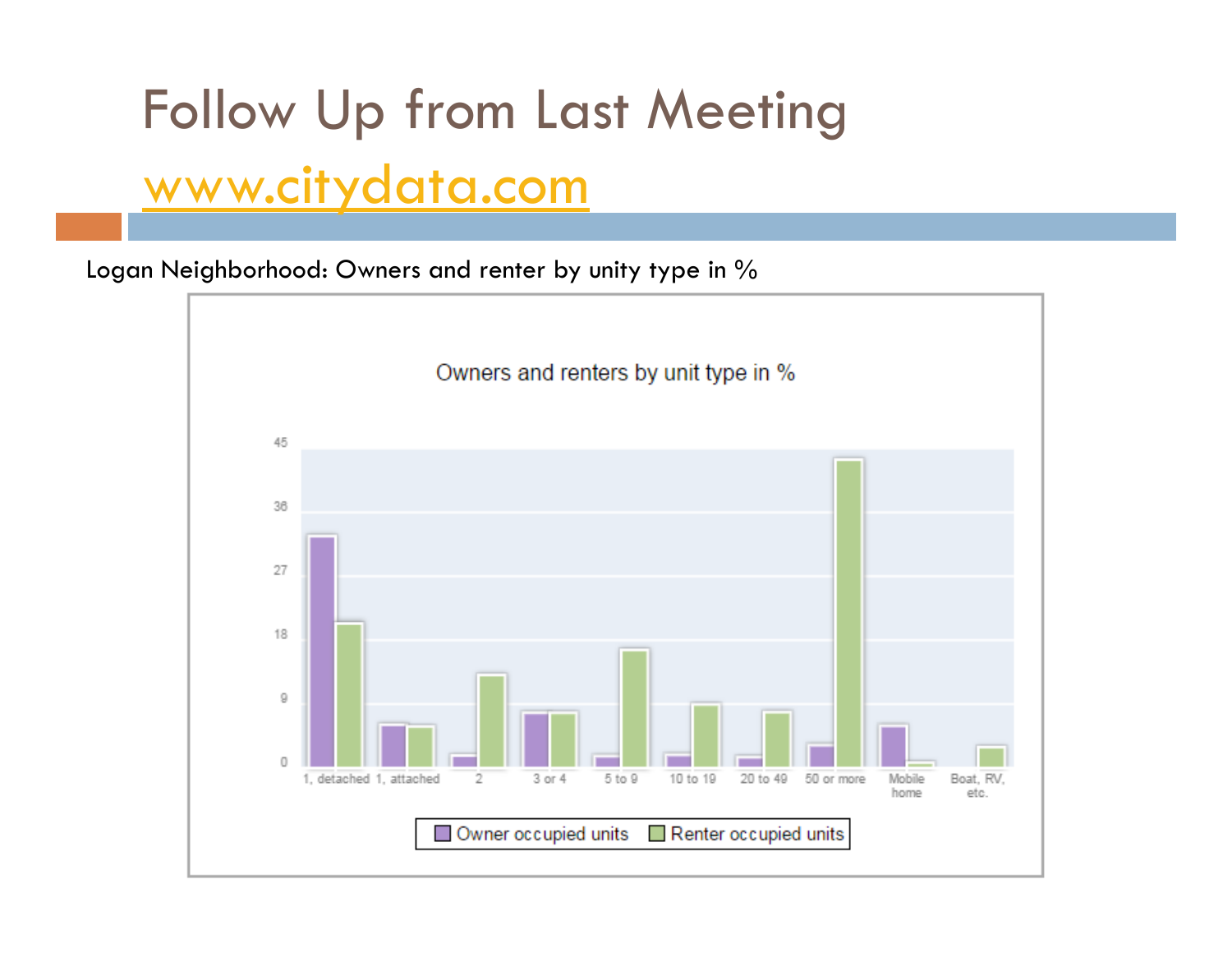## Presenters

□ Barry Pfundt: Center for Justice **<u>n</u>** Jose Trejo: Northwest Justice Project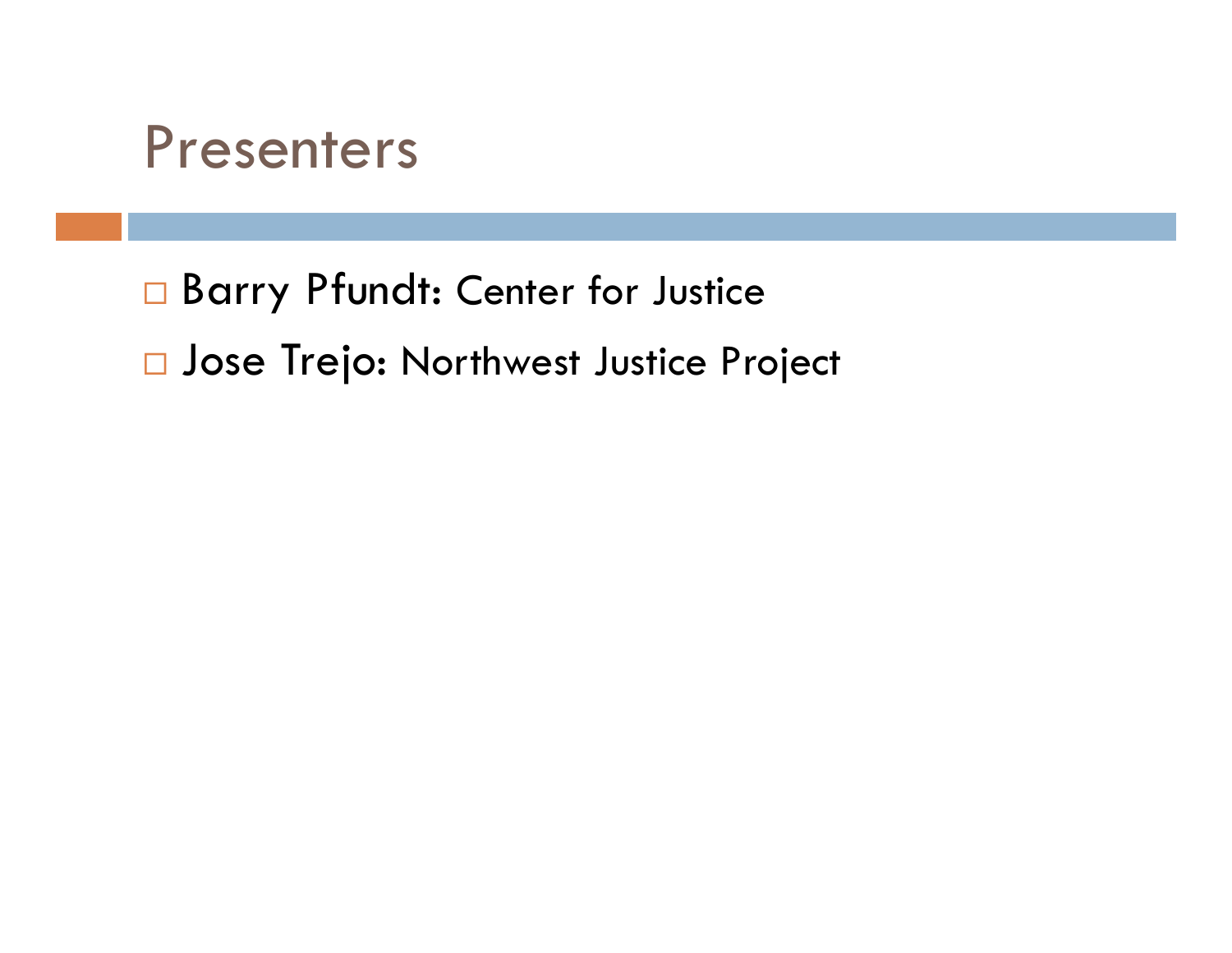#### Balboa/SIT:



#### Bemiss:

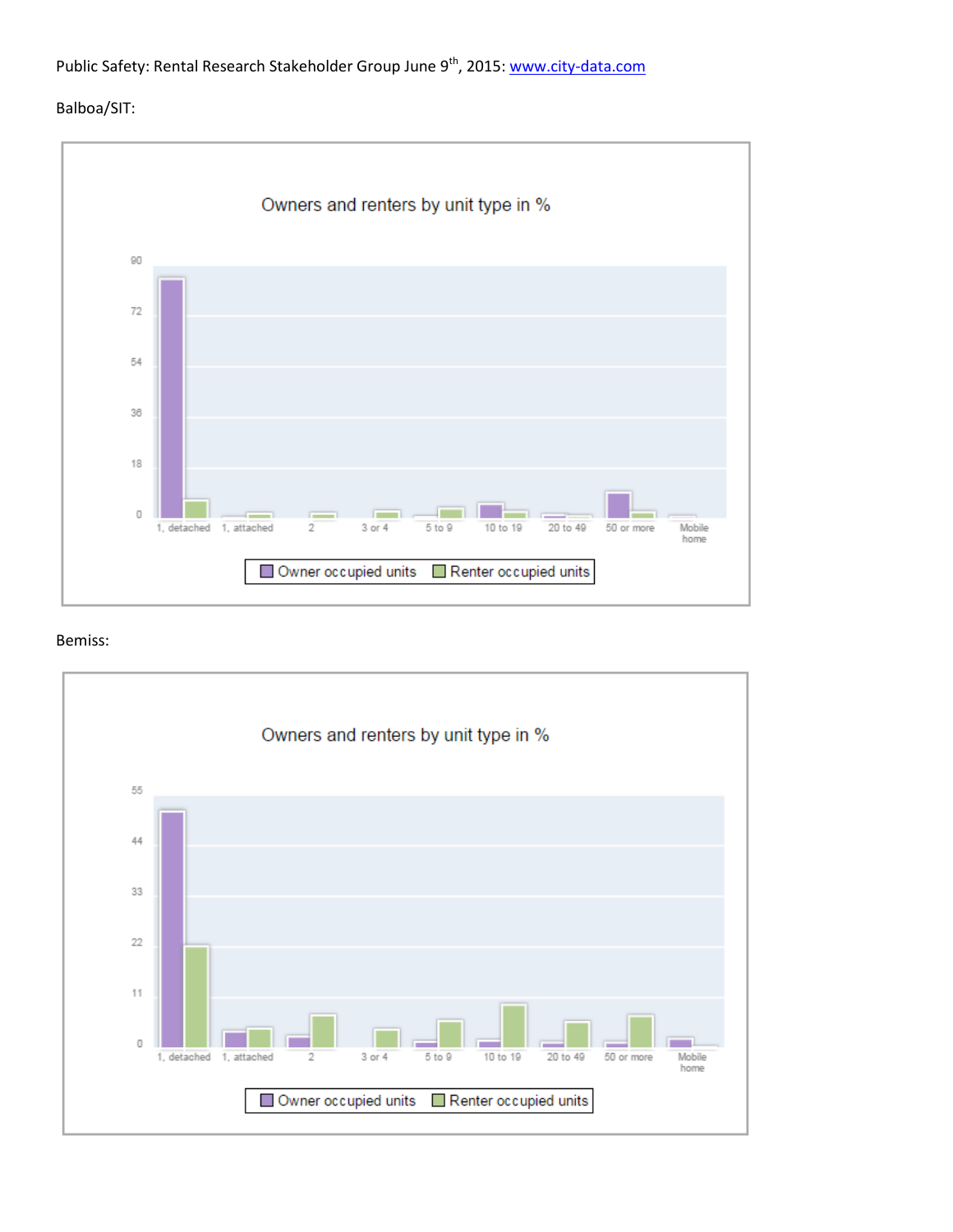#### Browne's Addition



#### Cliff Cannon:

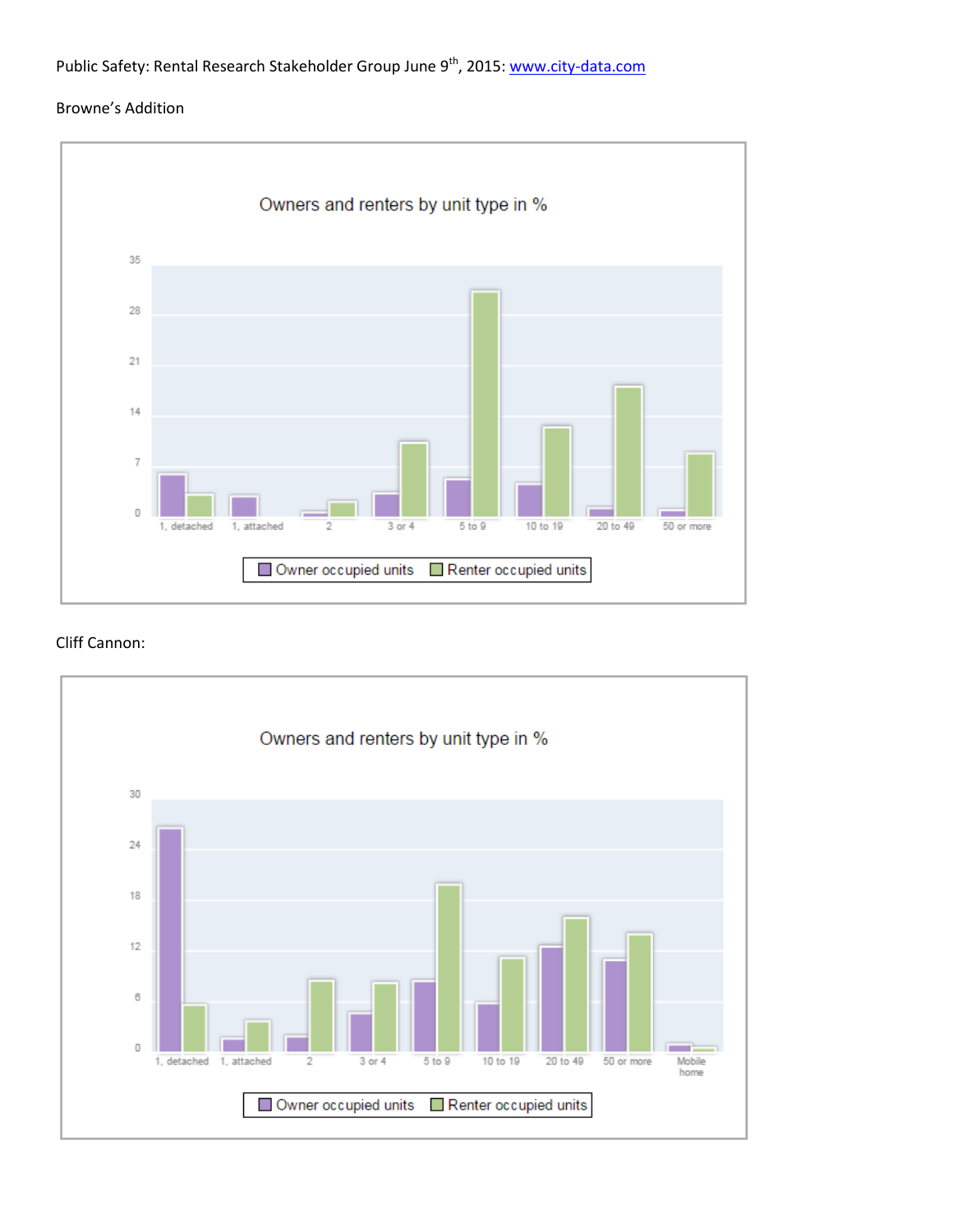### Chief Garry Park:



#### Comstock:

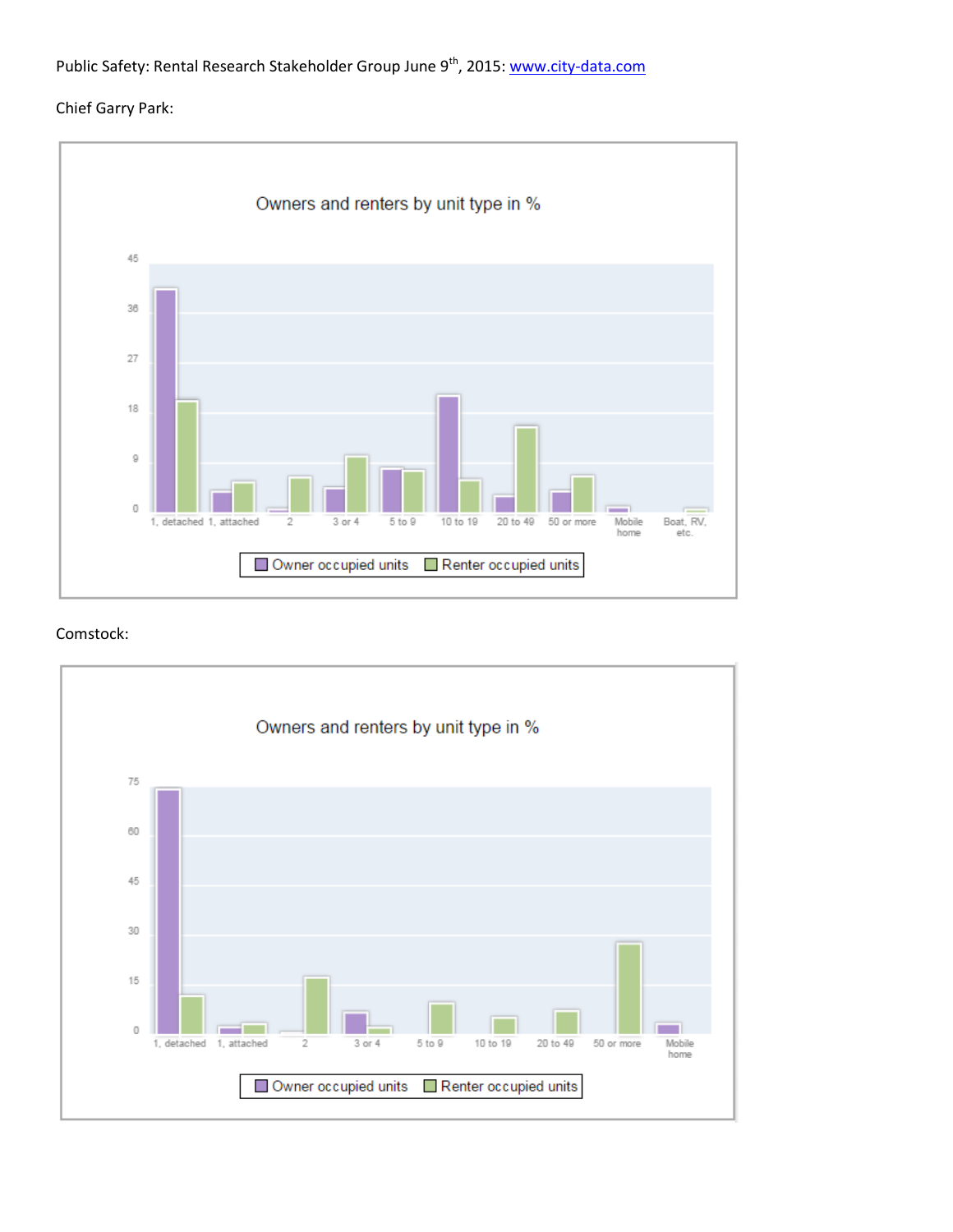#### East Central:



#### Emerson Garfield:

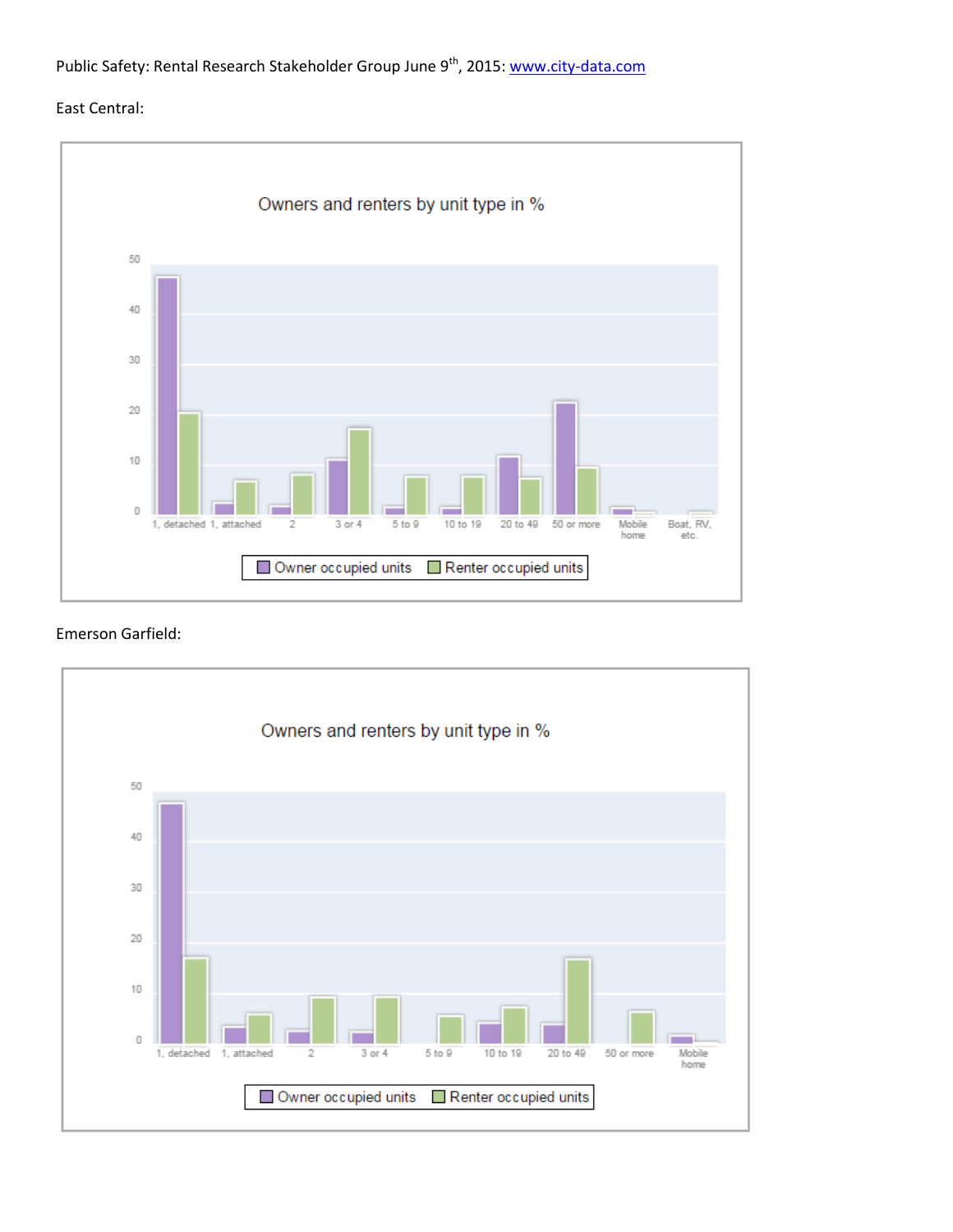#### Five Mile Prairie



#### Grandview/Thorpe:

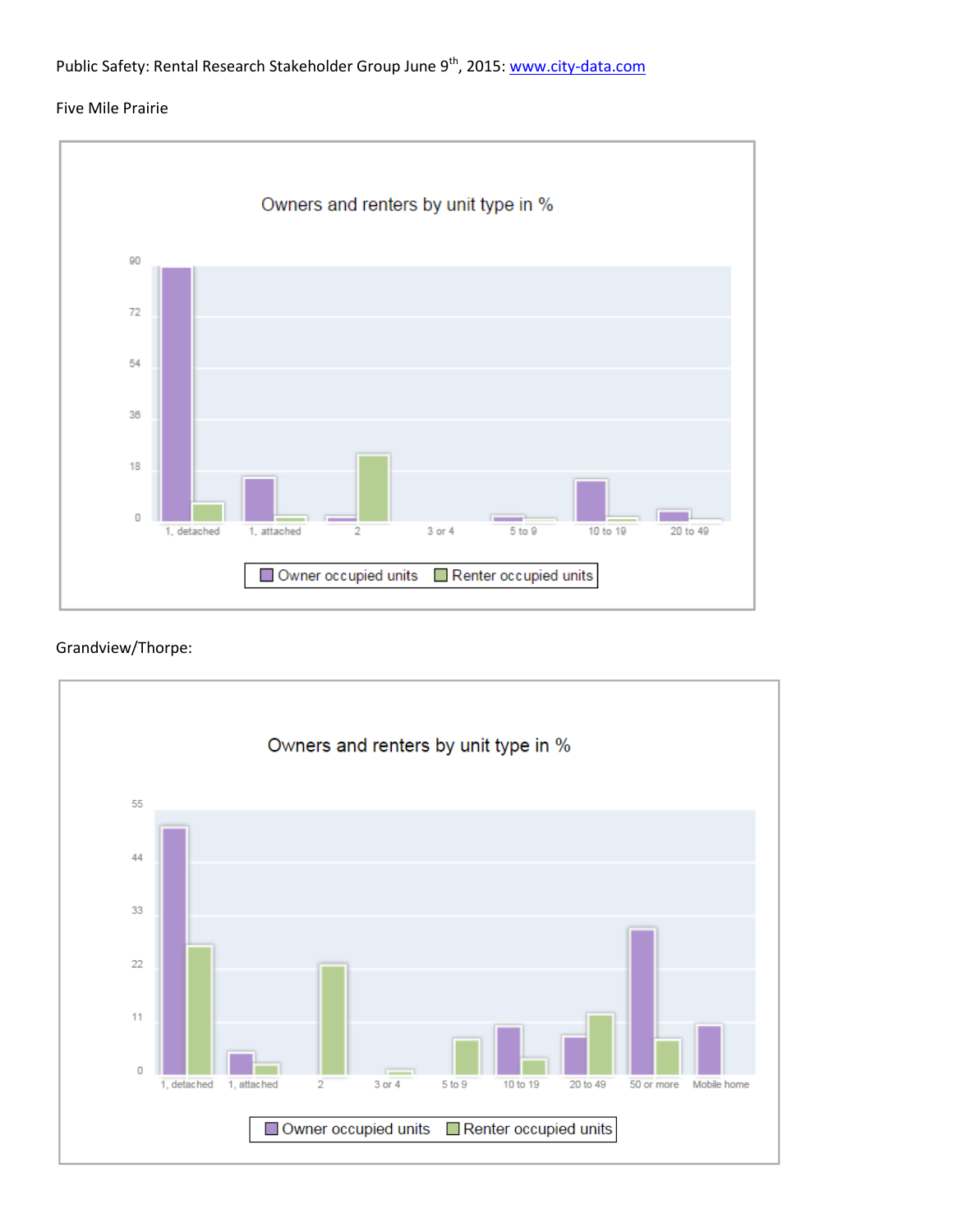#### Hillyard:



#### Latah/Hangman:

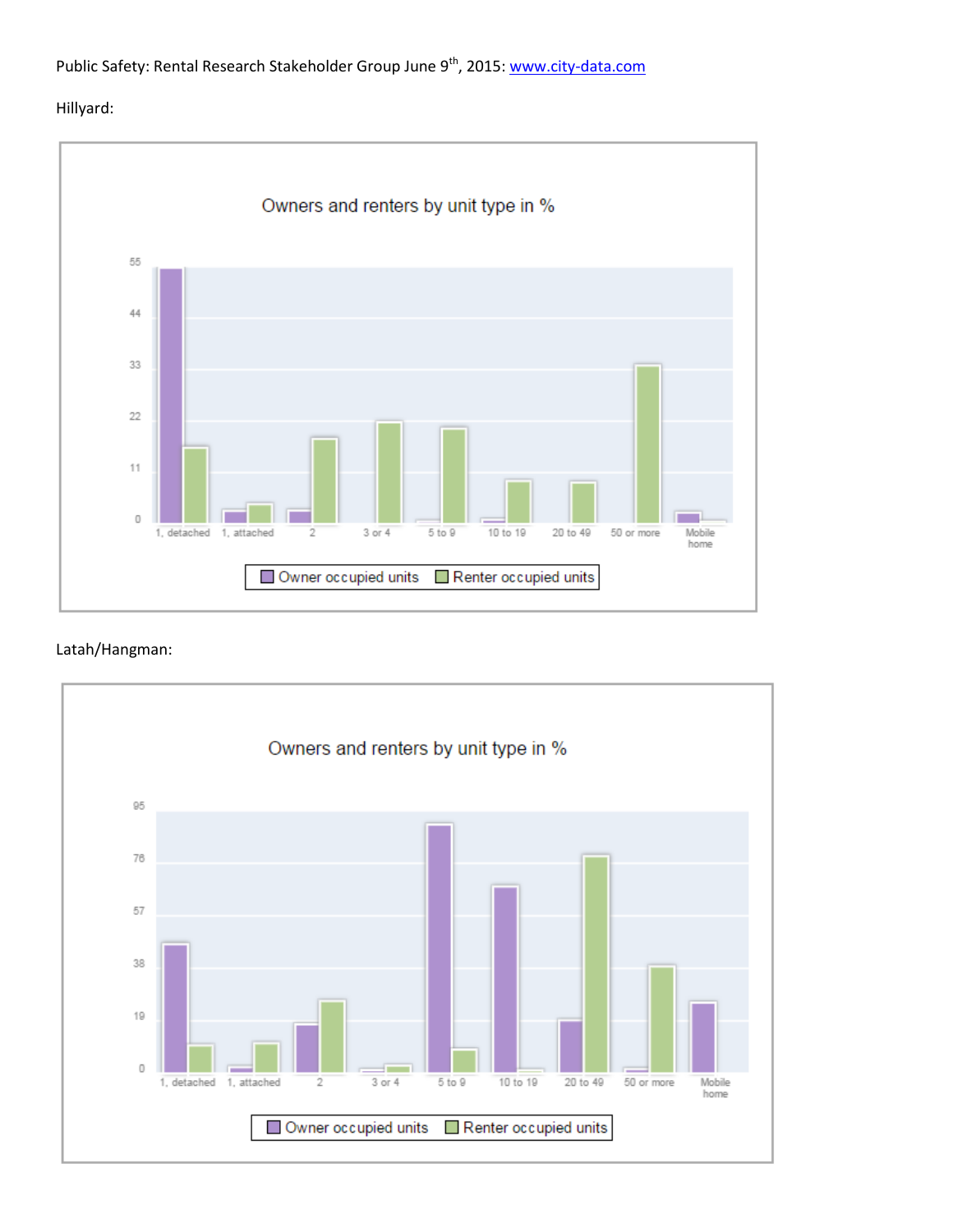#### Lincoln Heights:



#### Logan:

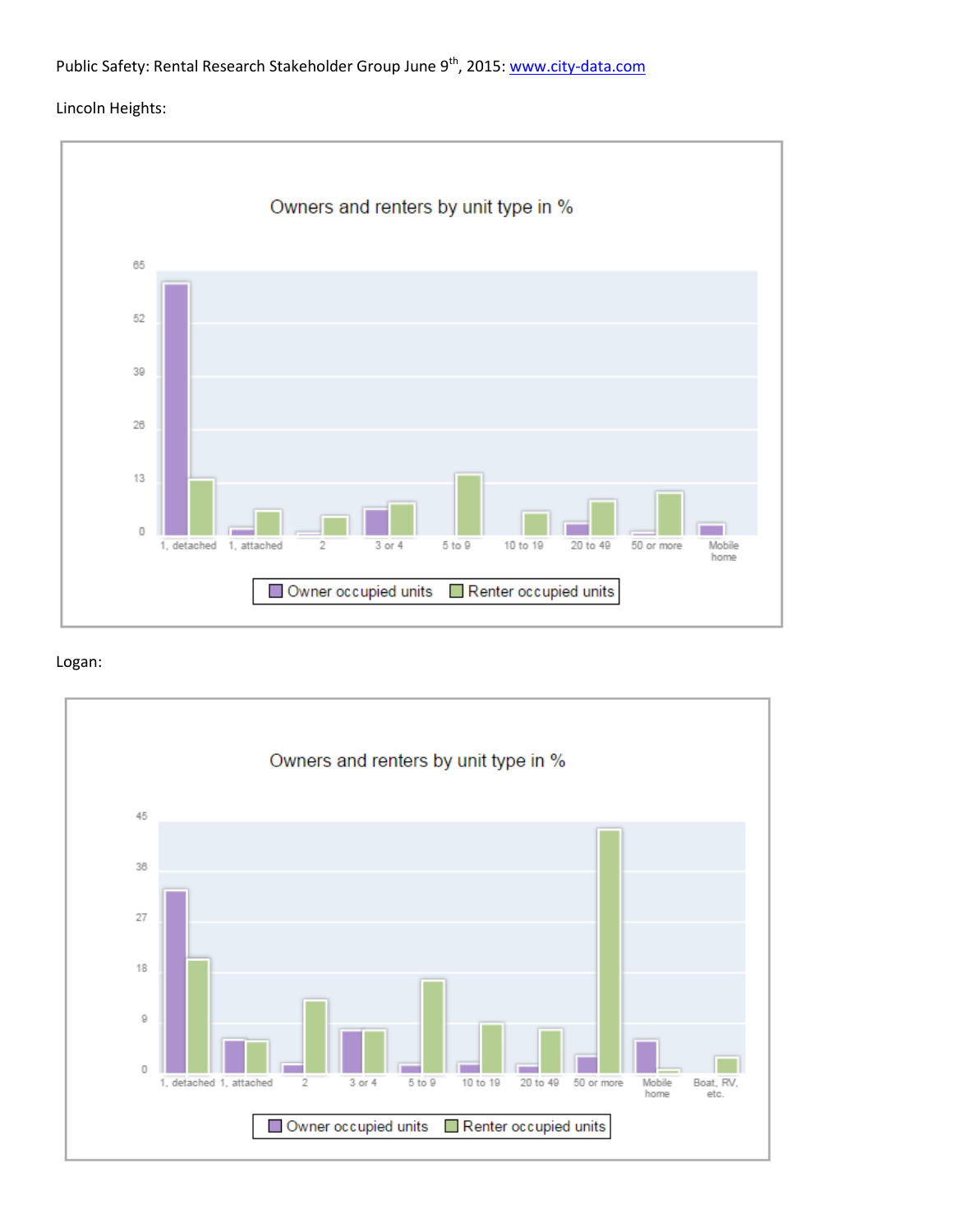### Manito/Cannon Hill:



#### Minnehaha:

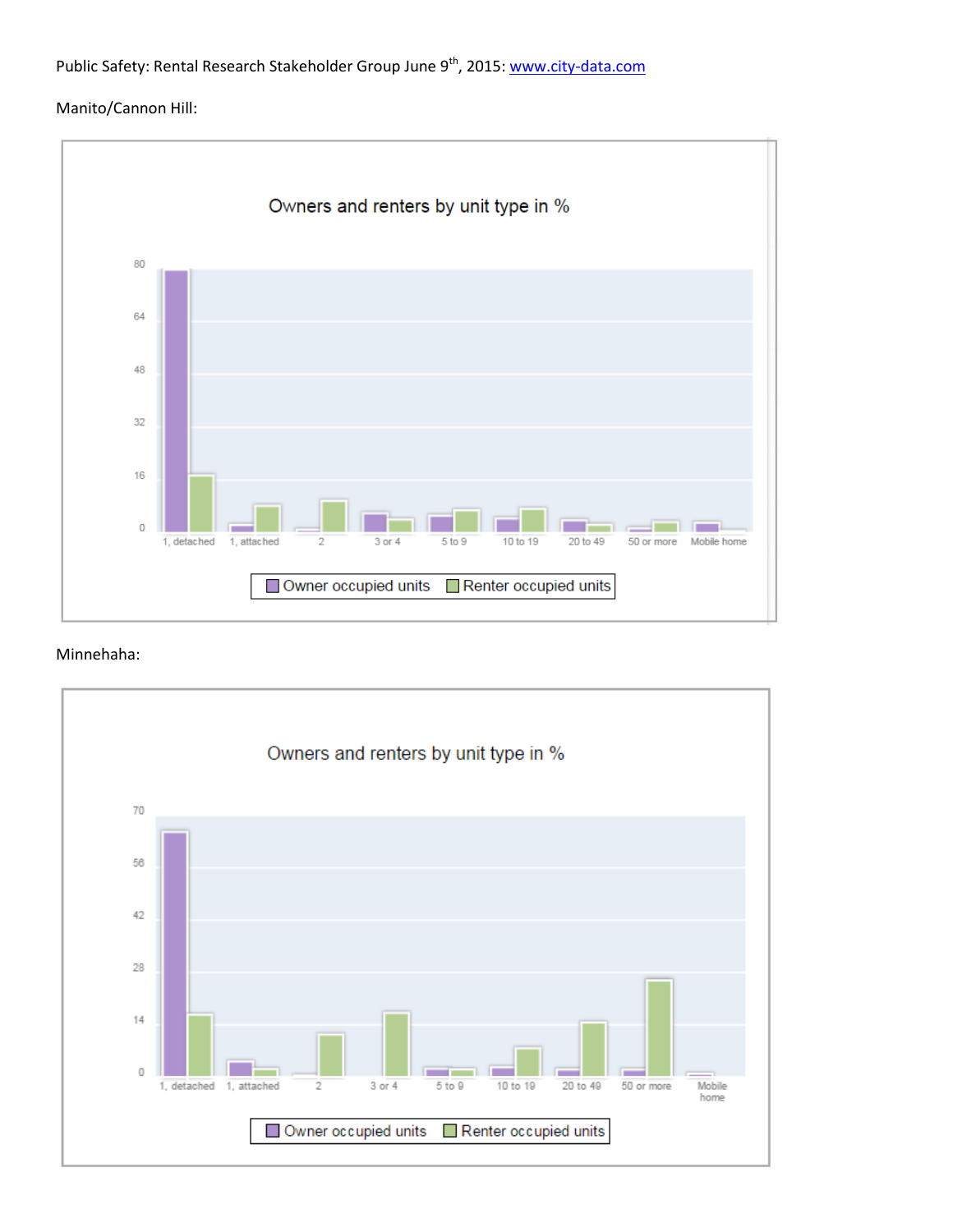#### Nevada Lidgerwood:



#### North Hill:

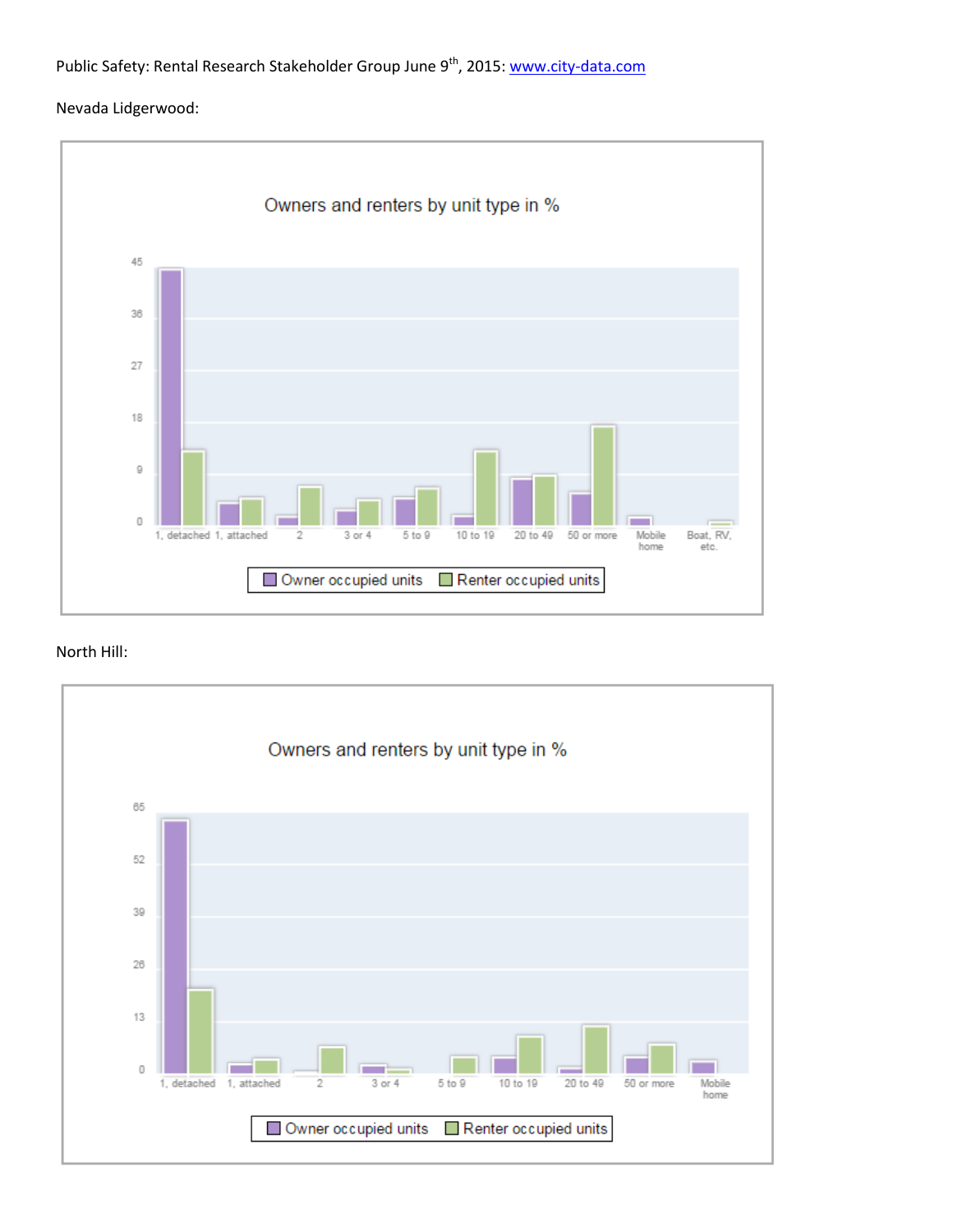#### North Indian Trail:



#### Northwest:

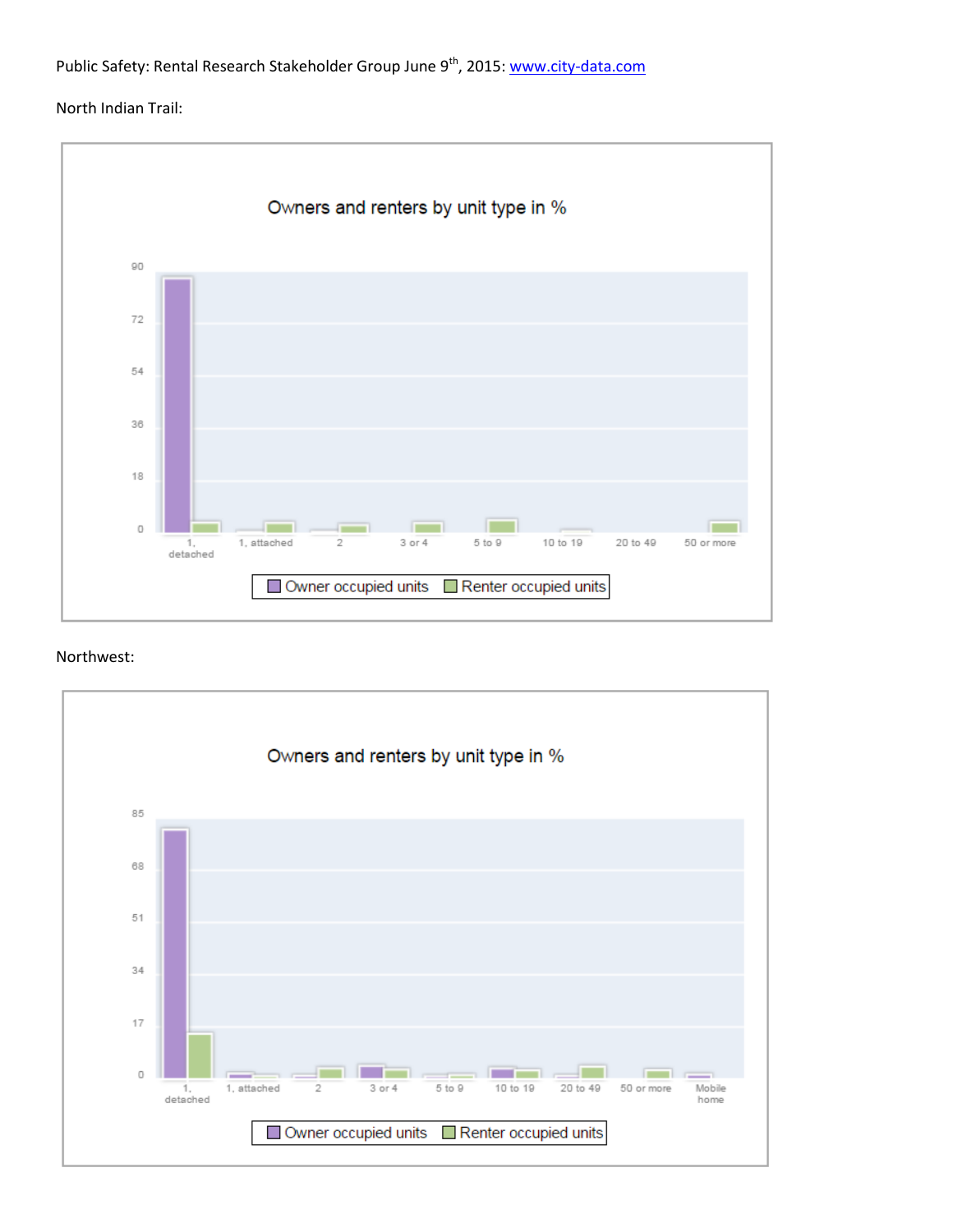#### Peaceful Valley:



#### Riverside:

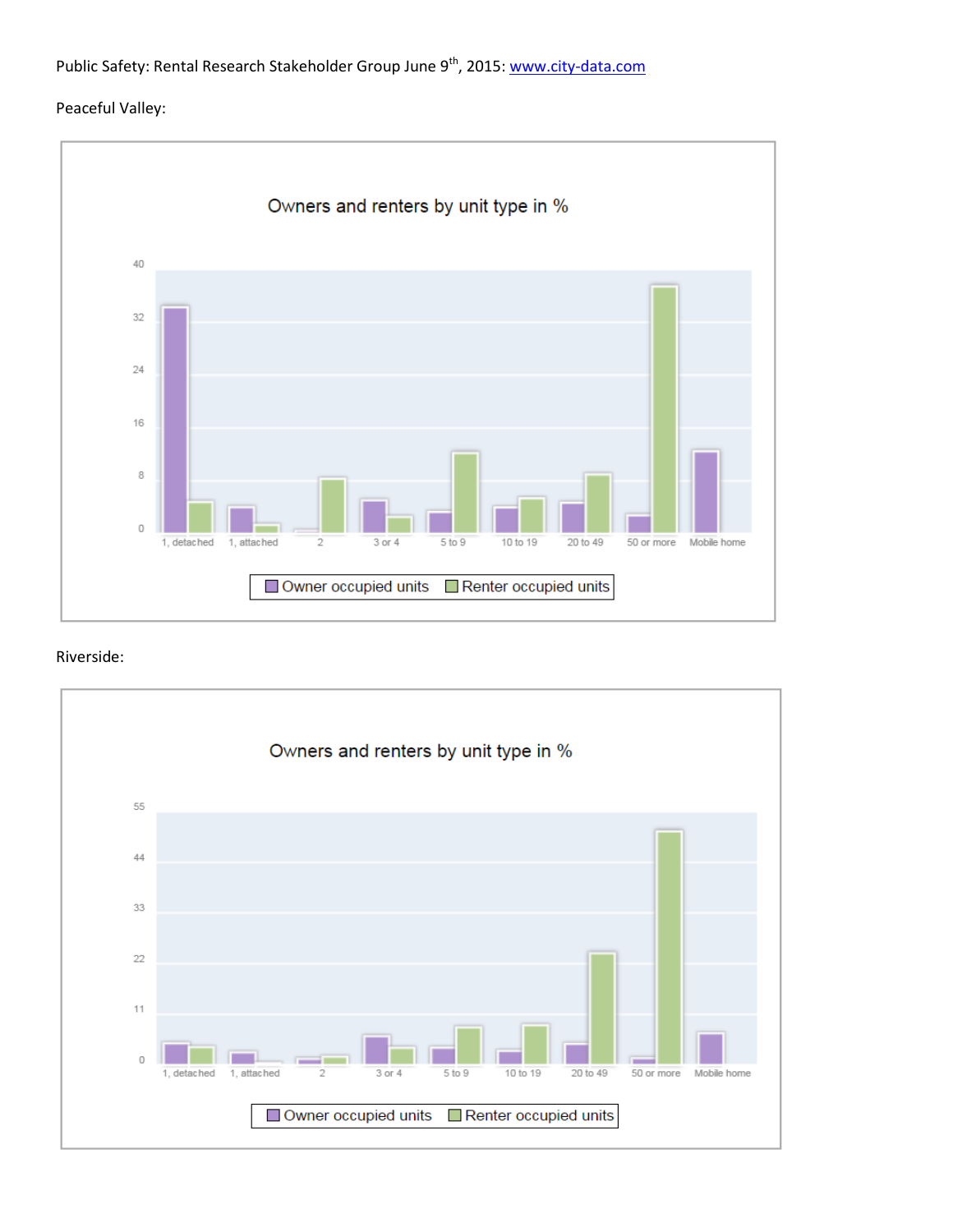#### Rockwood:



#### Southgate:

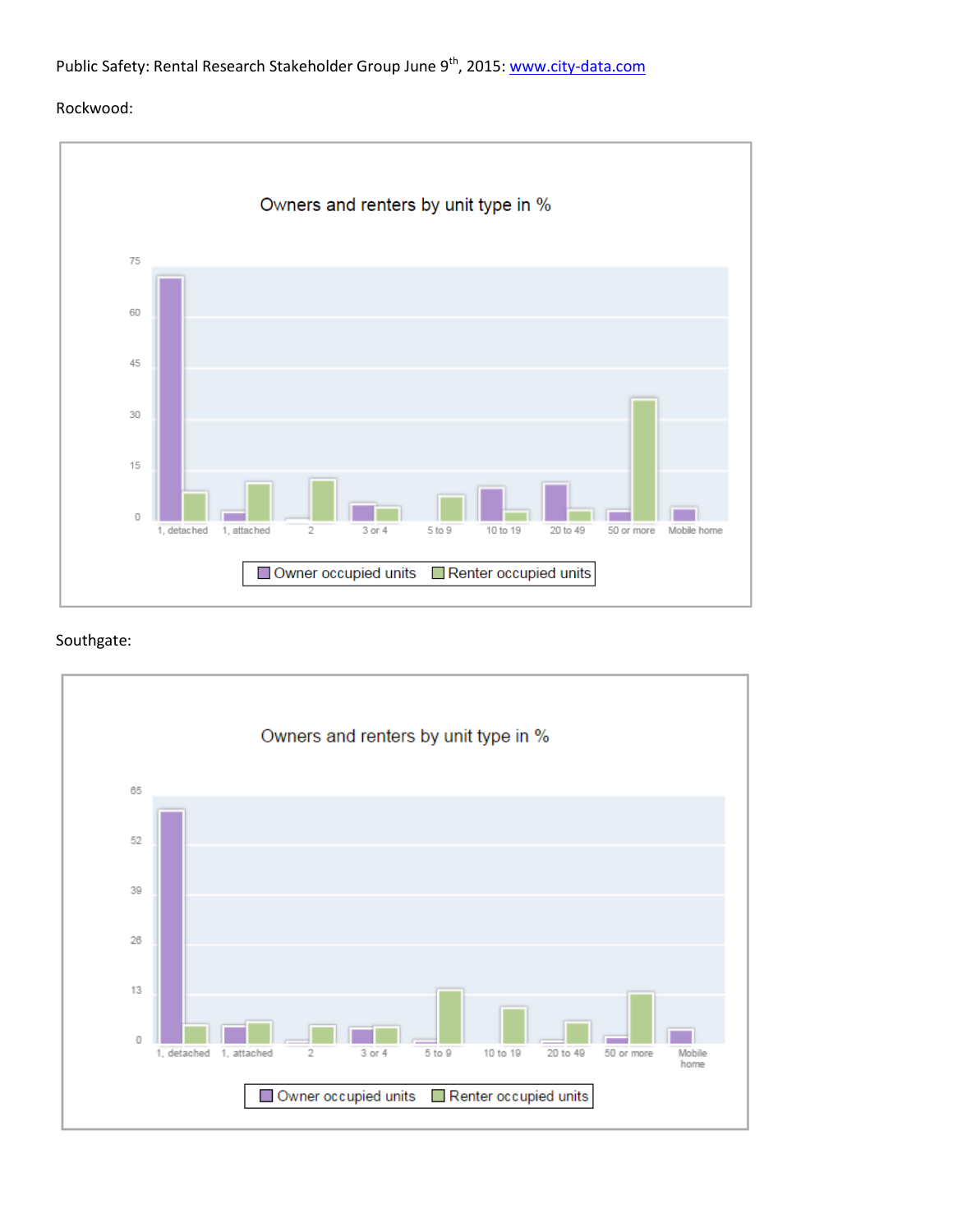#### West Central:



#### West Hills: